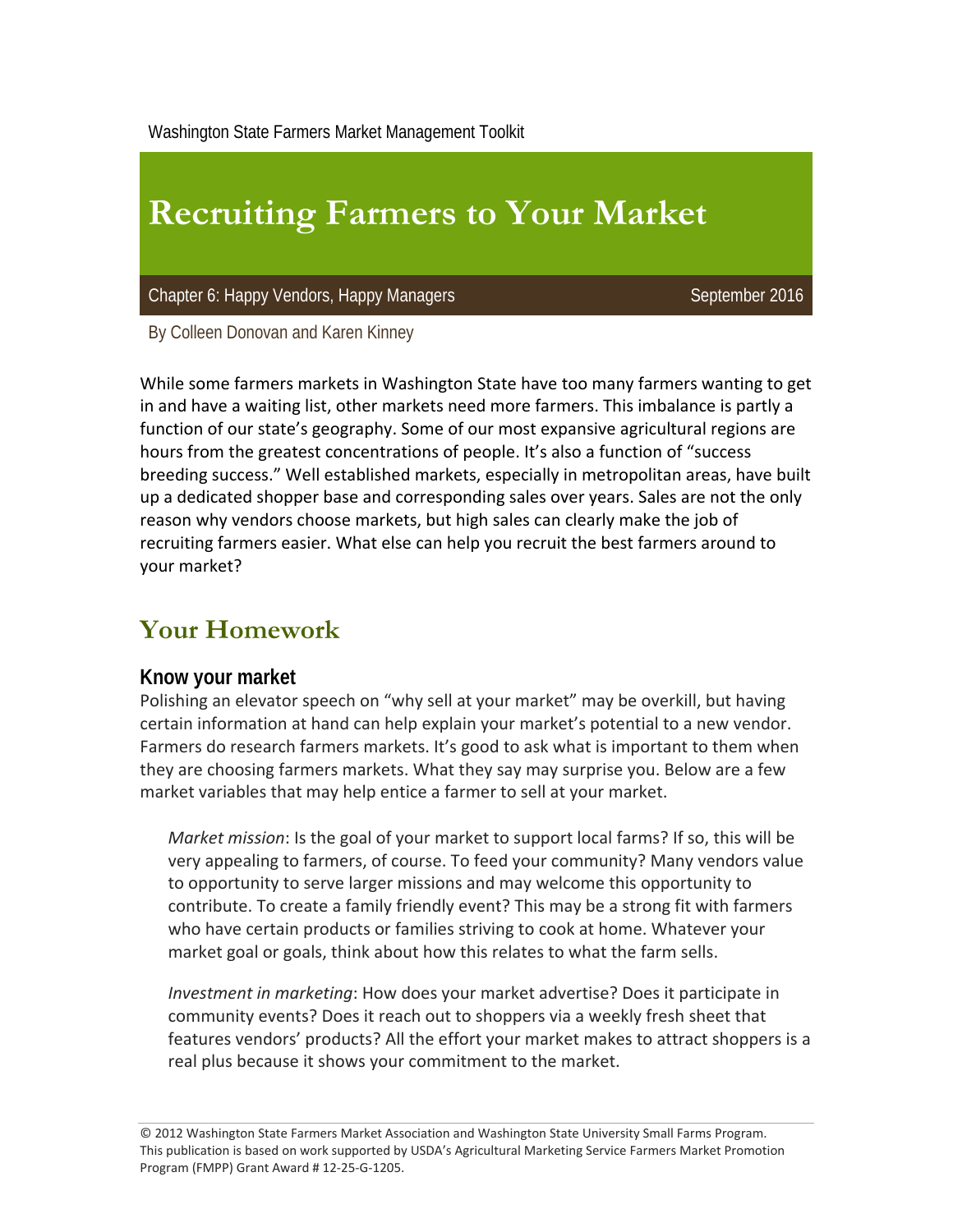*Experienced manager:* If your manager has an excellent track record or special skill set, then this is a real asset to the market and draw to vendors.

*Policy on resellers:* What is your policy on resellers? Is the policy enforced? Few other topics get vendors as fired up as resellers. Having clear policies and sticking to them helps farmers know what to expect and allows them to plan accordingly.

*Expected sales:* Can you give a farmer any sense of what to expect in terms of sales? Do you have good data on your shopper counts? Do you know your average vendor sales per market day? Not only does this signal what to expect and how much product to bring, it also is an indicator of how sophisticated the market is at managing data.

*Description of shoppers:* Are you a destination market with serious shoppers? Families or smaller households? Do tourists tend to come to your market? Are shoppers mostly bargain‐hunters? Do they want bulk items to can? Or specialty items for that dinner party they're hosting? Is there an international or ethnic community that shops at your market? Does the market attract chefs or news or food writers? Each demographic is a niche market that will help farmers know if or in what ways the market is a good fit for their products.



Pike Place vendor recruitment piece highlighting: daily vending, low rates, flat fee; indoor and outdoor selling; remote markets; cooler space; free parking; EBT/debit/WIC; consumer promotions and 10 million visitors.

*Stall fees and any other payments:* How does your market set its fees? Is there a membership fee? Is there a fee for power or other utilities? Such information helps vendors to estimate their expenses per market and evaluate accordingly.

*Market policies and rules:* Are the market policies and rules perceived as fair? Are they consistently and fairly enforced? Is there transparency about any changes?

*Booth location within the market:* Are vendor booth space locations in a market guaranteed? Does the vendor get to choose? How are the space assignments determined? On a related note, is it easy to unload and load at the market?

*Special events:* Does your market schedule special events to attract shoppers? Are vendors expected to contribute time or product to such events?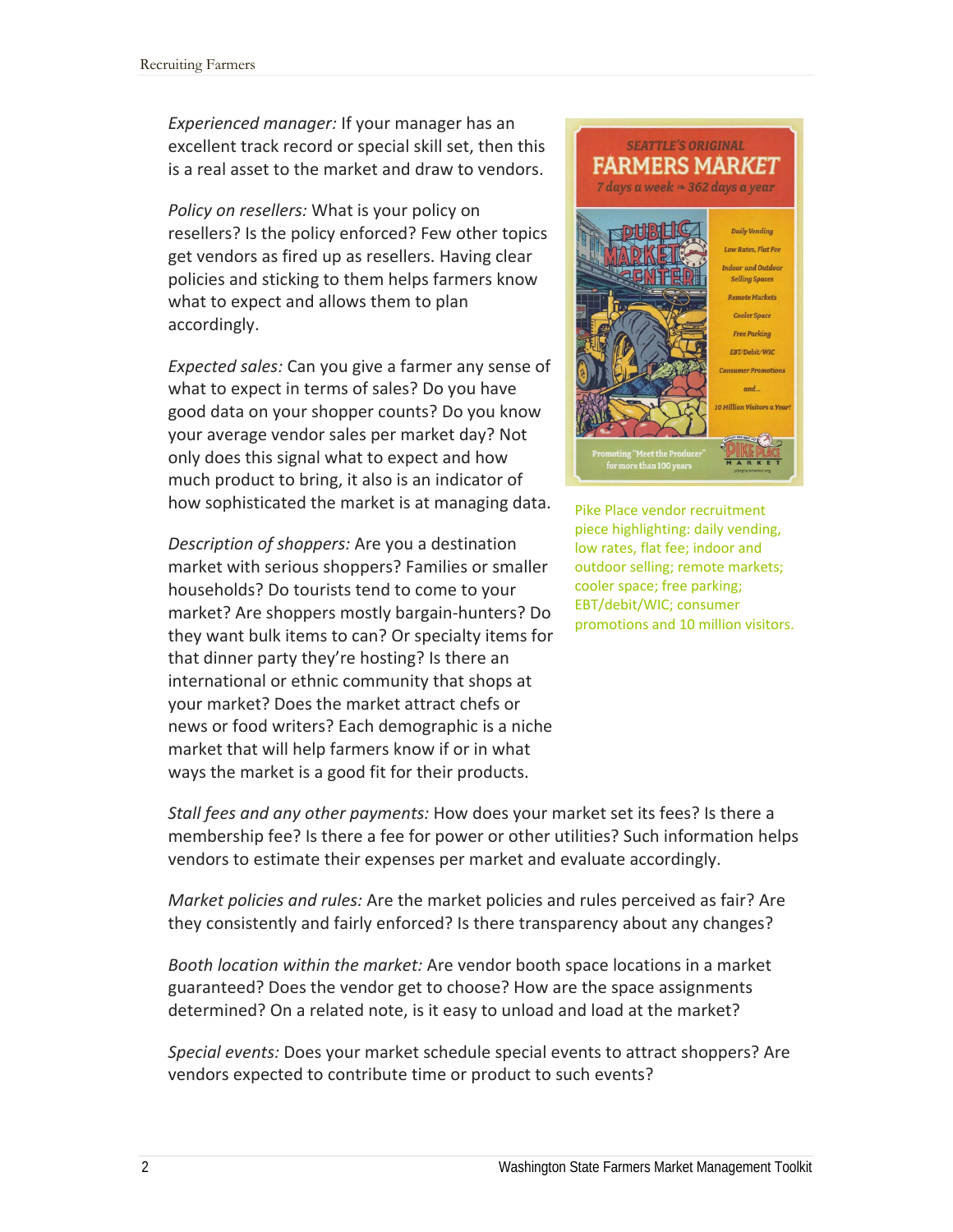*Payment options:* Does your market have a token program so that shoppers can use their credit or debit cards? Does your market accept FMNP and EBT?

*Special perks:* Does your market provide volunteers to help with set‐up and take down? Does the market haul trash or compost? Can a farm have their CSA pick up at market? Not only do such perks help ease the physical toil, they also send a clear message of how a market treats and values their vendors.

#### **Know what you are looking for in a farm vendor**

Rarely do we get everything we want, but it still helps to think through what kinds of vendors and farmers would be the best fit for your market. Below are a few different ways of describing your ideal farmer.

*Product category*: Do you need a specific product category to fit with your target product mix (e.g. vegetables, tree fruit, berries, herbs, nuts, dairy, meat, flowers, grains, honey, etc.)?

*Specific products*: Do you need a specific product within the product category (e.g. heirloom tomatoes, tree-ripened peaches, raw milk, fresh meats, etc.)?

*Product attributes:* Does your shopper base desire or your market values prioritize specific product attributes (e.g. organic, no sprays, grass‐fed, Salmon Safe, gluten‐ free, etc.)?

*Geography*: Does your market prefer farms or products from a specific area? This may be proximity to the market as in "local" (however defined), or known regions with a particular reputation for quality (e.g. Wenatchee apples, Walla Walla onions, Skagit berries, Yakima peppers, etc.).

*Seasonality*: Is the vendor available when you need them to be at the market

*Involvement in the market organization:* Do you prefer vendors that are able to become involved in leading your market organization?

*Playing well with others:* Is it important that the farmer (or any vendor) get along with the market manager and other members of the market?

# **Finding Farmers**

Now that you have a compelling picture of your market to lure farmers, it's time to find them.

**WSU Small Farms and Community Food Systems Team**: smallfarms.wsu.edu There is a statewide Small Farms Team comprised of over 45 county extension and key statewide non‐profit and agency partners. Everyone on the Small Farms Team works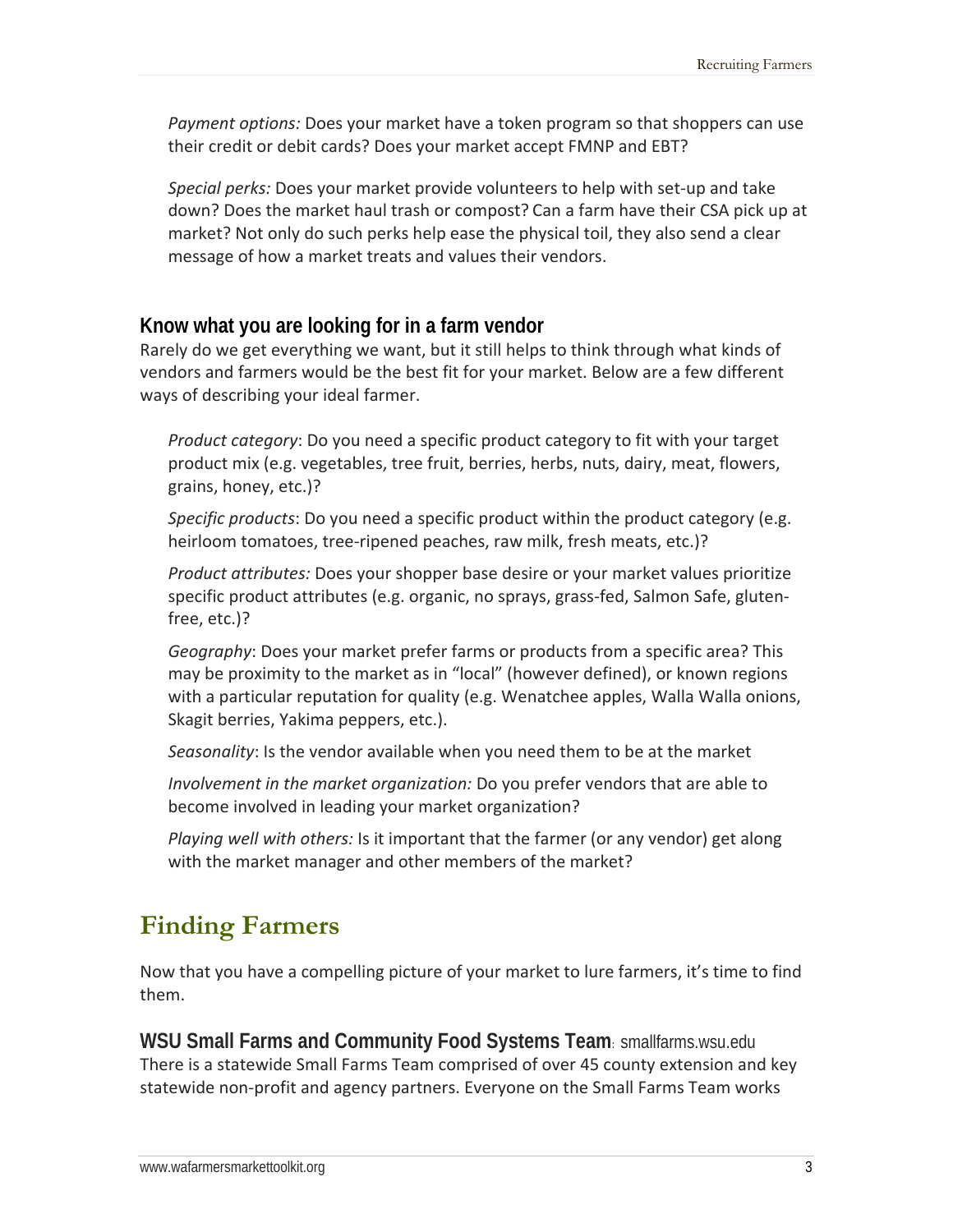with small farms in some way. Many are instructors for a class called Cultivating Success that is designed to help small farms improve their business skills. This network mainly communicates through a listserv and annual retreat. Go to

http://smallfarms.wsu.edu/about/team.html and get to know your local member of the Small Farms Team.

#### **Tilth Producers of Washington:** www.tilthproducers.org

Founded over forty years ago, Tilth is the largest group of farmers dedicated to sustainable practices and engaged in direct marketing. In 2016, they merged with Seattle Tilth; however, many programs will continue, including Tilth's an annual conference, quarterly newsletter, farm walks, website, active listserv, and online directory of member farms. There are also half a dozen independent, local Tilth chapters throughout the state.

- $\Box$  Craft an email for the listserv or call the main office and ask them to help you get the word out;
- $\Box$  Post to their online "classifieds" on their website;
- $\Box$  Ask the WSFMA to have flyers at their booth at the Tilth Conference; or
- $\Box$  For the more ambitious, take out an ad in the Tilth Quarterly newsletter.

Keep in mind this is a close‐knit community and word of mouth is a powerful way to get the word out.

## **Regional Resources**

| Organization             | <b>Contact Information</b>           | Region                      |
|--------------------------|--------------------------------------|-----------------------------|
| <b>Gorge Grown Food</b>  | www.gorgegrown.com/gorge-markets.cfm | Serves counties in southern |
| <b>Network</b>           | (541) 399-2840                       | WA and Oregon along the     |
|                          |                                      | Columbia River gorge.       |
| <b>Puget Sound Fresh</b> | www.pugetsoundfresh.org              | Online and printed in the   |
| (managed by Seattle      | (206) 632-0606                       | Puget Sound Fresh Guide.    |
| Tilth)                   |                                      | Includes farmers around the |
|                          |                                      | Puget Sound.                |
| <b>Rural Roots Local</b> | www.ruralroots.org                   | Serves Eastern WA and       |
| <b>Food Guide</b>        | (208) 883-3462                       | Idaho.                      |
|                          |                                      |                             |

#### **Hone your "farmer radar"**

Visit roadside stands, U‐pick operations, local butcher shops, local food stores such as co‐ops, restaurants with local suppliers and ask for contacts, introductions, and then invite the producers. Farm maps and directories are also good way to find farms involved in direct marketing.



*Don't forget the power of word of mouth too! It might be from shoppers, vendors you already work with, or other market managers*.